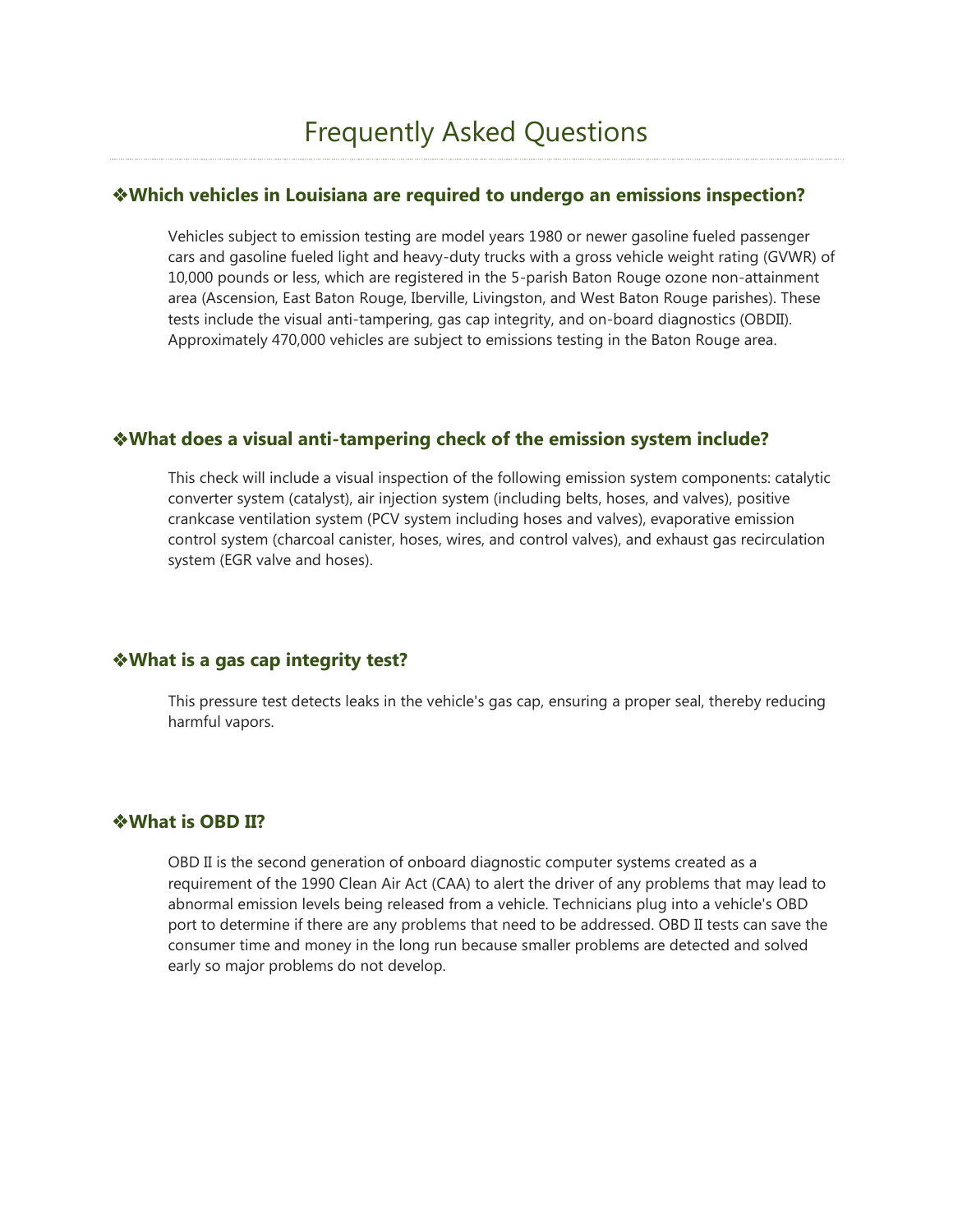#### **What happens if a vehicle fails the emissions inspection?**

Vehicles failing any component of emissions testing must be repaired before a valid inspection sticker can be issued for the vehicle. Vehicles failing an inspection will receive a 30-day temporary sticker.

### **Are there any vehicles exempt from emissions inspections?**

Beginning July 1, 2004, new vehicles will be exempt from computer diagnostic testing for two years from the year of the model of the vehicle (i.e. 2012 vehicles will be exempt until 2014). Exempted vehicles are still required to receive the visual anti-tampering check and the gas cap integrity test.

#### **Why does my vehicle need an emissions inspection?**

Emissions from motor vehicles contribute to the formation of ground level ozone. In Baton Rouge, to achieve the required air quality standards, OBD II testing is utilized to identify and reduce vehicle emission related problems. High pollution levels not only affect the health of local citizens, but also make it more difficult to attract new business and industry and create new jobs in our community.

#### **When, where, and how are emission inspections performed?**

The emissions tests are performed as part of your annual safety inspection at any official Motor Vehicle Inspection (MVI) station in the Baton Rouge ozone non-attainment area during normal inspection hours. In addition to inspection of a vehicle's safety equipment, a visual anti-tampering check of your emissions system and a gas cap integrity test are performed. Vehicles that are model year 1996 or newer will be subject to an OBD II inspection as well.

#### **Are there any restrictions on where I can have my vehicle tested?**

Vehicles registered within the 5-parish non-attainment area **MUST** be tested in the Baton Rouge testing area and cannot be tested elsewhere in the state. Vehicles registered outside of the Baton Rouge 5-parish area (except the municipalities of Kenner, Westwego, and New Orleans) can be tested within the 5-parish emissions testing area; however, the Baton Rouge area fees and testing procedures apply.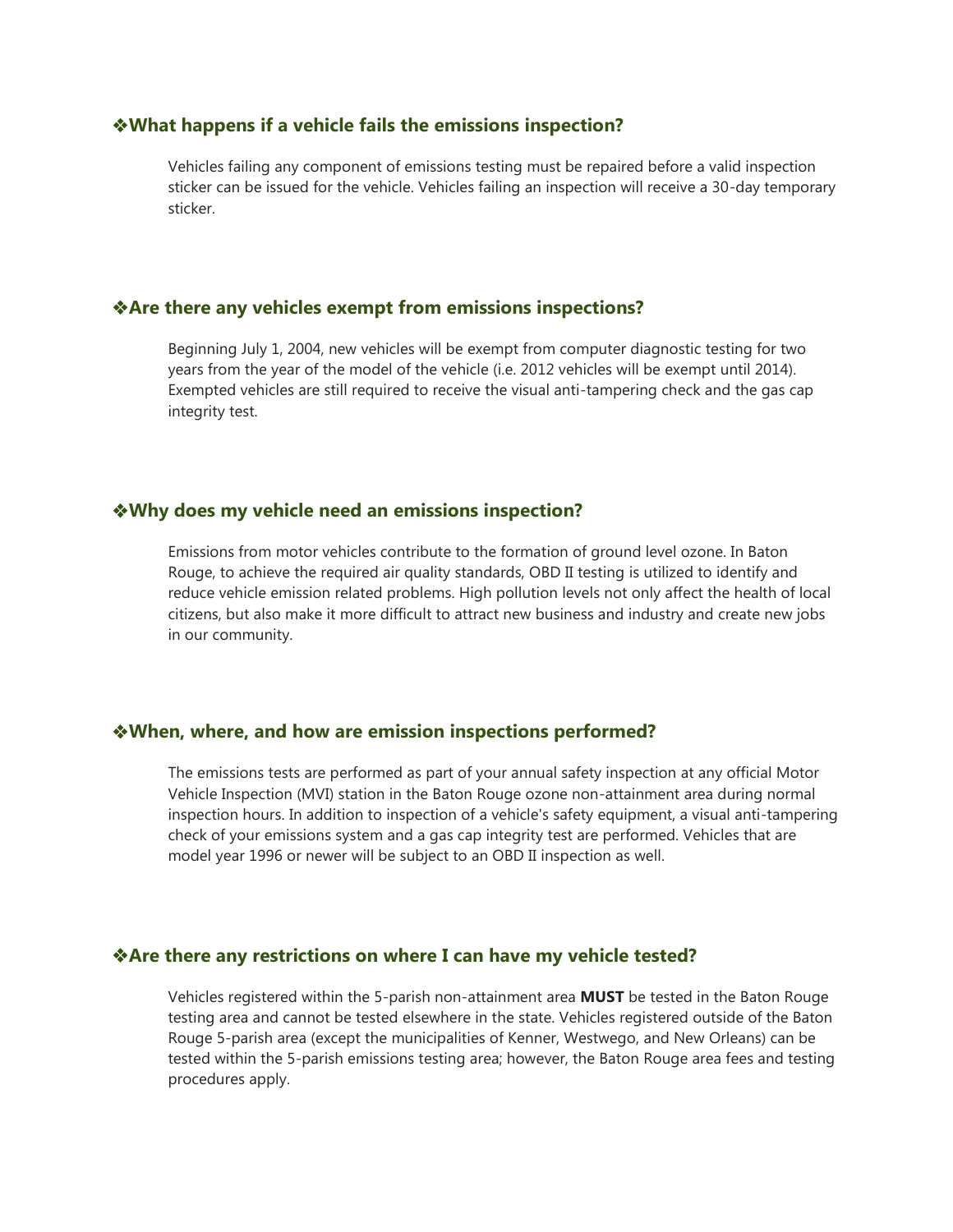#### **How much does an emissions inspection cost?**

The emissions inspection is combined with the annual safety inspection, and the combined cost is \$18.

## **Can I receive a 2-year inspection sticker if my vehicle is required to undergo emissions testing?**

The option for a motorist to receive an inspection sticker valid for a two year period is for safety only inspections. Emissions testing must be performed annually; therefore, a vehicle that requires an emissions inspection cannot receive a 2-year inspection sticker.

### **Do I have to pay to get my vehicle retested if it fails?**

The temporary sticker is valid for a period of thirty days. During that time, you are entitled to one free retest at the station where you received the initial inspection. After the vehicle is repaired or the problem has been resolved, you can return to the original inspection station within the thirtyday period and receive the free retest. If your vehicle fails again, you may have to pay for any subsequent inspections.

### **What is OBD II readiness?**

In order to accurately perform diagnostics on your vehicle, your vehicle's diagnostic system must first establish a "baseline" on which to compare readings. If this baseline has not been established then your vehicle's diagnostic system cannot perform its function correctly and cannot provide the inspection software with the necessary readings to determine if your vehicle is running efficiently.

### **How is vehicle compliance enforced?**

Compliance with the I/M program requirements for motor vehicles is enforced through the use of windshield stickers. Citations are issued by local and state law enforcement agencies for missing or expired stickers.